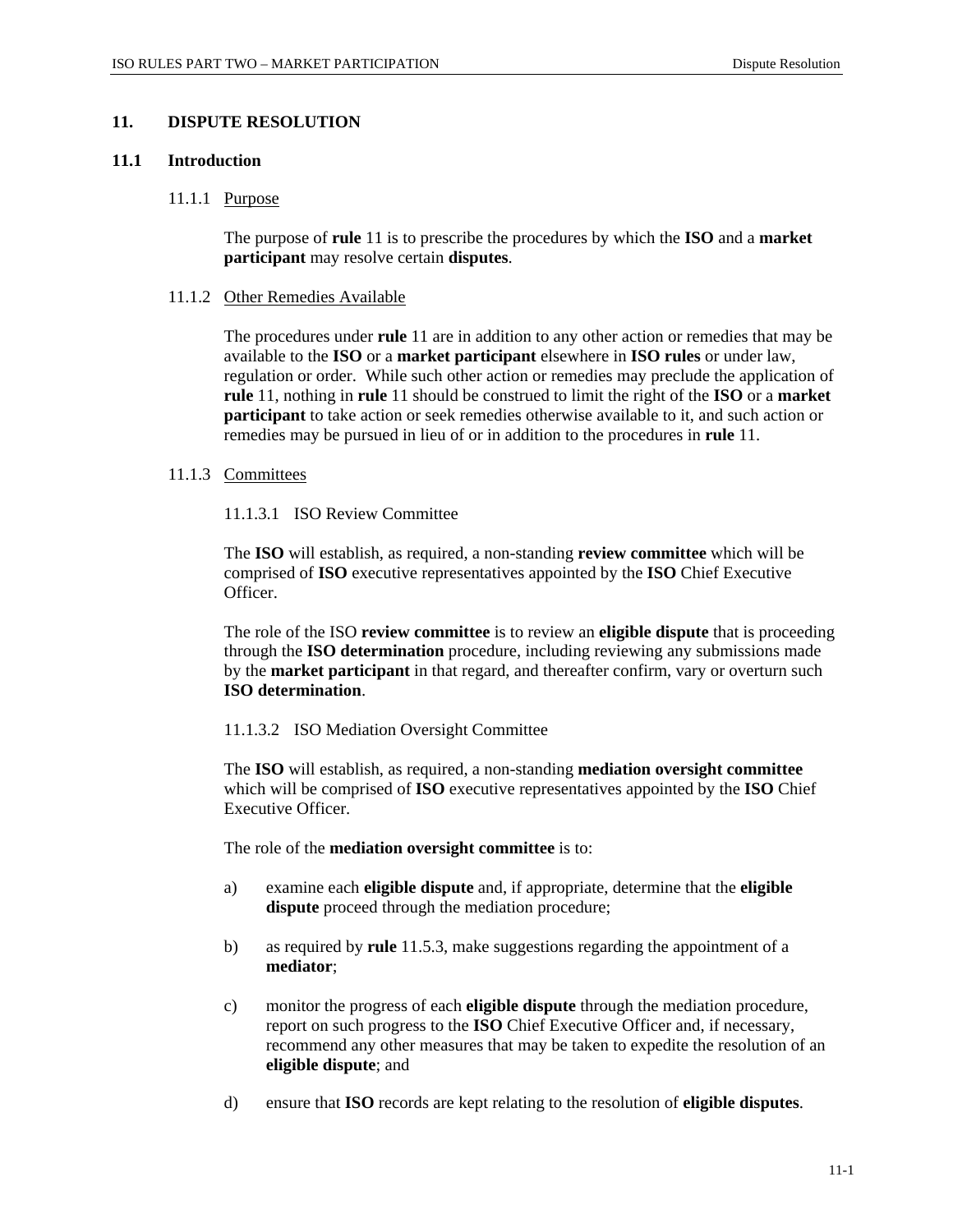### **11.2 Disputes that are not considered to be Eligible Disputes**

For purposes of this **rule** 11, the following **disputes** will not be considered to be **eligible disputes**:

- a) any **dispute** for which any **ISO FDM** is available, has commenced or been completed;
- b) any **dispute** the **ISO** determines is frivolous, vexatious, trivial or otherwise without merit;
- c) any **dispute** with respect to an **ISO rule**, a proposed **ISO rule** or the process followed by the **ISO** in approving an **ISO rule**;
- d) any **dispute** with respect to a matter that falls within, or would reasonably be expected to fall within, **rule** 8, unless a **dispute** under **rule** 8 requires mediation, at which time the mediation provisions of **rule** 11.5 would apply;
- e) any **dispute** with respect to a matter that falls within, or would reasonably be expected to fall within, **rule** 12;
- f) any **dispute** for which a **notice of eligible dispute** is received from a party that the **ISO** determines is not a **market participant** or is not a **market participant** directly and adversely affected by the **ISO determination**;
- g) any **dispute** that is the subject of a **notice of eligible dispute** that has not been submitted to the **ISO** in accordance with the requirements of **rule** 11.3.1;
- h) any **dispute** that is already the subject of complaint or the alternative dispute resolution mechanisms of the **Commission** or the **MSA,** or any **dispute** that has been or is otherwise before the **Commission**, the **MSA** or a Court of the Province of Alberta, whether completed or in progress; and
- i) any **dispute** with respect to which a **market participant** has not done either or both of the following:
	- i) made good faith, reasonable and timely efforts to contact and amicably resolve the **dispute** with the **ISO,** and such efforts did not resolve the **dispute**; or
	- ii) made reasonable efforts to engage in consultation procedures presented by the **ISO** with respect to the subject matter of the **dispute,** including making reasonable and demonstrated efforts to raise the **dispute** with the **ISO** during such consultation procedures.

#### **11.3 Submission of Notice of Eligible Dispute**

11.3.1 A **market participant** may proceed under this **rule** 11 with respect to an **eligible dispute**, by submitting a **notice of eligible dispute** in accordance with the procedures and timelines set forth in **rule** 11.3.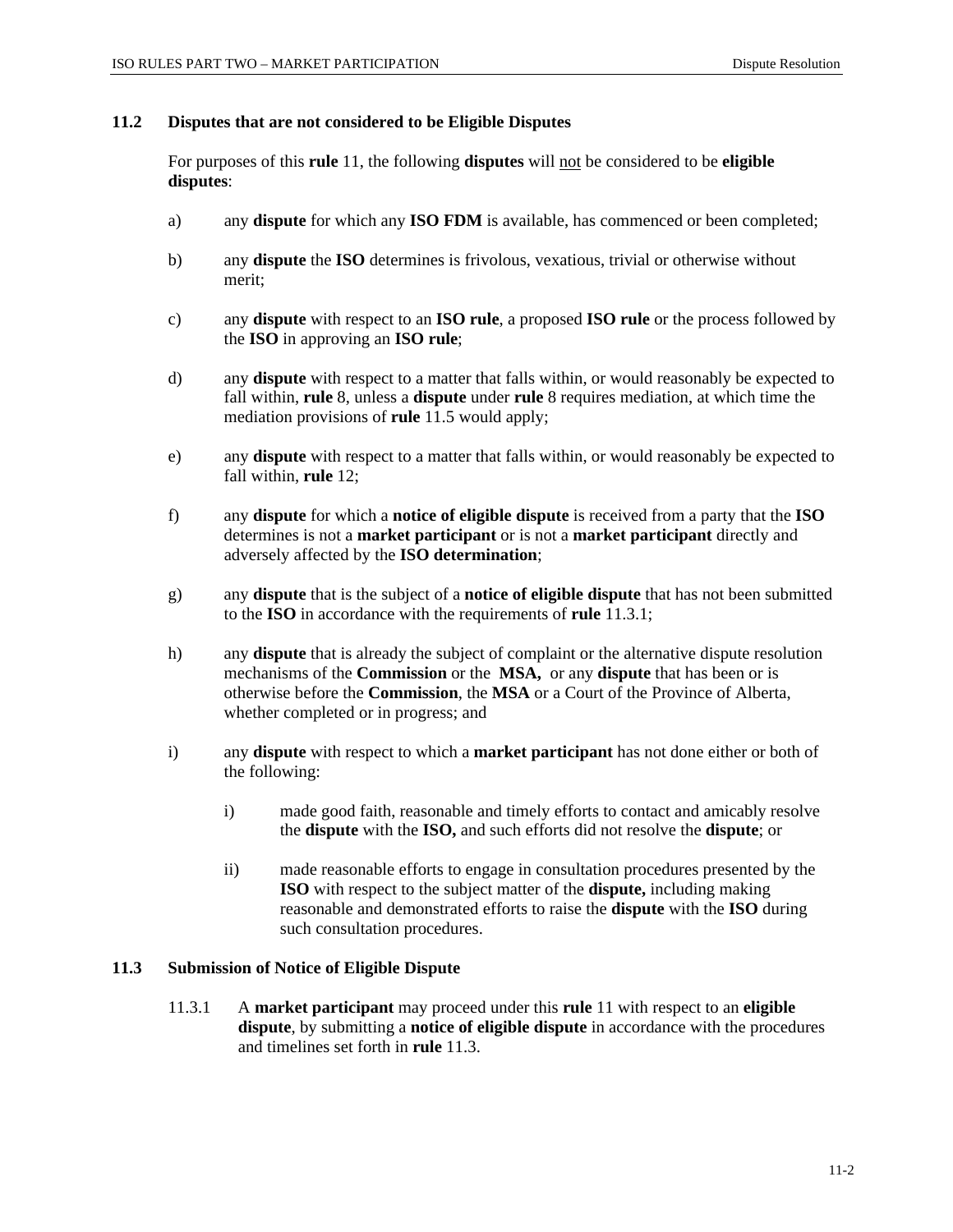- 11.3.2 A **market participant** wishing to submit a **notice of eligible dispute** must deliver such notice to the **ISO** at its head office, attention the **ISO** General Counsel, within the time period applicable as follows:
	- a) in the case of an **eligible dispute** with respect to an **ISO determination** as part of the **BRP,** within thirty **business days** of the **ISO determination** at issue; or
	- b) in the case of any other **eligible dispute,** within six months of the **ISO determination** at issue.
- 11.3.3 Subject to **rule** 11.3.9, the **ISO** may agree to the consolidation of similar **eligible disputes** and permit these to be dealt with under a single **notice of eligible dispute**  submitted by one **market participant** on behalf of such **market participant,** if requested to do so in the **notice of eligible dispute** and upon reasonable evidence of the concurrence of more than one **market participant**.
- 11.3.4 The **notice of eligible dispute** must include, in reasonable detail, the following:
	- a) the full legal name of the **market participant** directly affected by the **eligible dispute** and the address, telephone number, facsimile number and email address of such **market participant** to be used for receipt of all notices and communication required or permitted to be given or delivered under this **rule** 11;
	- b) nature of and basis for the **eligible dispute**;
	- c) a concise summary of the facts underlying the **eligible dispute**;
	- d) any documentation, records or data upon which the **market participant** relies on in support of its assertion that its **dispute** is an **eligible dispute**;
	- e) the **market participant**'s recommended solution for the **eligible dispute** and a summary of the grounds for such recommendation;
	- f) the **market participant**'s election that the **eligible dispute** be addressed through one of the review of **ISO determination** procedure, the mediation procedure or the **ISO** determining the appropriate formal dispute resolution procedure; and
	- g) a statement that the **market participant** has complied with **rule** 11.2 i) i) and, if applicable, **rule** 11.2 i) ii); and

The **notice of dispute** must be signed on behalf of the **market participant** by an officer of the **market participant**, if it is a corporation, one of its partners if a partnership, or by the **market participant** if an individual.

- 11.3.5 Subsequent to receipt by the **ISO** of the **notice of eligible dispute** from the **market participant**, the **ISO**:
	- a) will provide to the **market participant** a written acknowledgement of receipt of the **notice of eligible dispute**;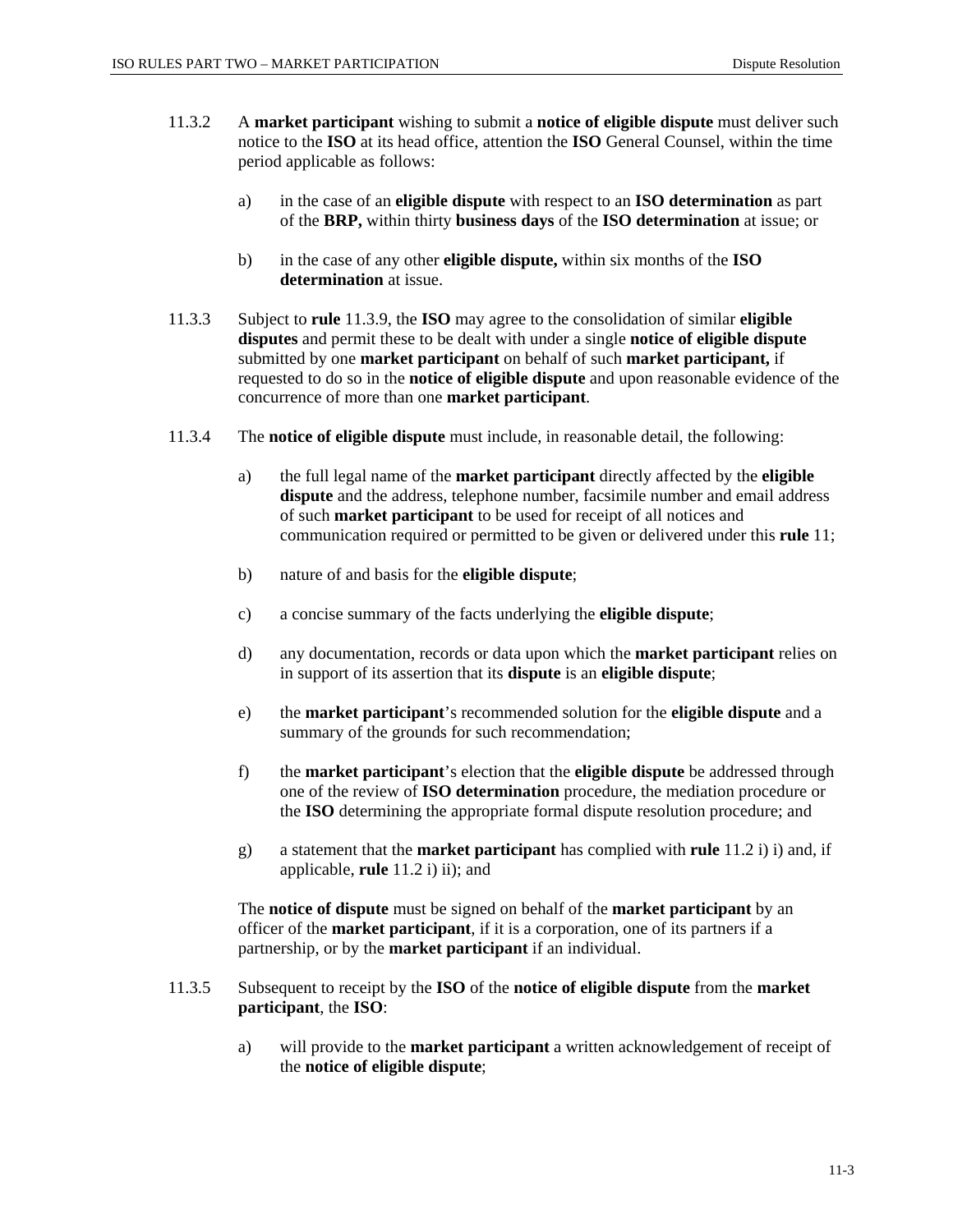- b) will review the **notice of eligible dispute** to determine whether the **ISO** requires further information from the **market participant,** and, if further information is required, provide the **market participant** with notice requesting the same;
- c) following receipt and review of information requested in **rule** 11.3.5 b), if required, will review the **notice of eligible dispute** to determine whether it meets the requirements established under **rule** 11.3.4 and whether the **dispute** is an **eligible dispute** in accordance with the criteria established under **rule** 11.2;
- d) if the **ISO** determines that the **notice of eligible dispute** from the **market participant** meets the requirements of **rule** 11.3.4 and that the **dispute** is an **eligible dispute** in accordance with **rule** 11.2, will deliver notice to the **market participant** advising it of the foregoing; or
- e) if the **ISO** determines that the **notice of eligible dispute** from the **market participant** does not meet the requirements of **rule** 11.3.4 or that the **dispute** is not an **eligible dispute** in accordance with **rule** 11.2 , will deliver notice to the **market participant** advising it of the foregoing and that it has dismissed the **notice of eligible dispute**.
- 11.3.6 If the **ISO** has delivered a notice to the **market participant** under **rule** 11.3.5 c), the parties will work together to determine which procedures under this **rule** 11 would be most appropriate to follow to attempt to resolve the **eligible dispute** and any other mutually agreeable provisions to follow.
- 11.3.7 If at any time the **ISO** determines that the information in the notice **of eligible dispute** is not true and correct and, as a result, the **dispute** would not meet the requirements of an **eligible dispute**, it may provide the **market participant** with a notice in that regard, and shall include in such notice the basis for that determination. Subsequent to delivery of such notice, the **ISO** may, in its sole discretion, on notice to the **market participant**, dismiss the **notice of eligible dispute**.
- 11.3.8 Notwithstanding **rule** 11.2 g), the **ISO** may waive non-compliance of a **notice of eligible dispute** that does not comply with **rule** 11.3.
- 11.3.9 The **ISO** may advise either or both the **MSA** or the **Commission** upon receiving a **notice of dispute** from the **market participant** to ensure that the **dispute** is not simultaneously the subject of complaint or other proceeding before either of the foregoing.

# **11.4 Review of ISO Determination**

- 11.4.1 The **ISO** and the **market participant** may agree, as contemplated in **rule** 11.4, that an **eligible dispute** may proceed through the review of **ISO determination** procedure where the **eligible dispute** relates to one or more of the following:
	- a) alleged specific and measurable errors by the **ISO**;
	- b) alleged **ISO** consideration of incomplete information with regard to an **ISO determination**; or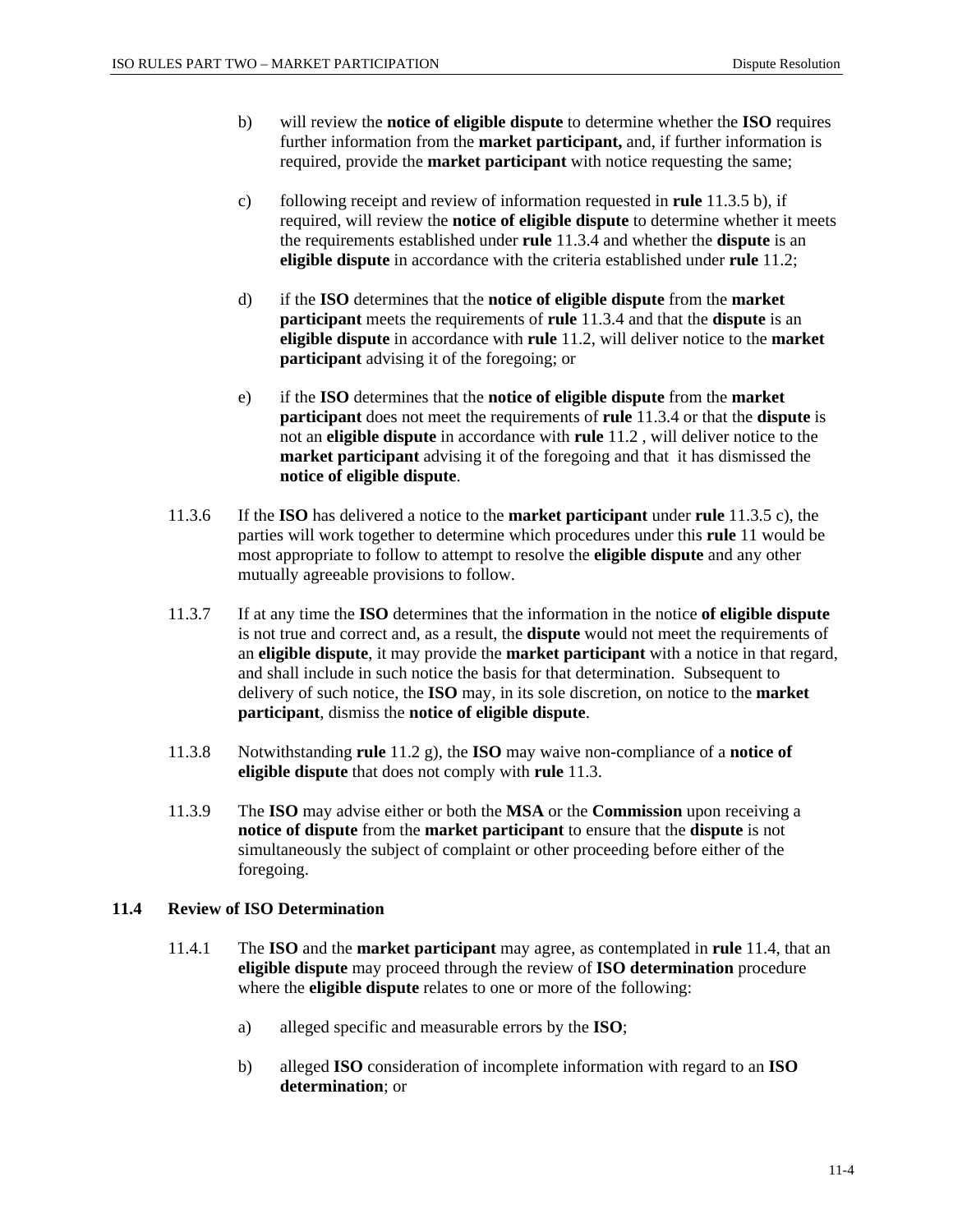c) alleged unfairness of process used by **ISO** in reaching the **ISO determination**.

Notwithstanding the above **rule** 11.4.1, the **ISO** retains the discretion to agree that **eligible disputes** that relate to other matters may proceed through the review of **ISO determination** procedure.

- 11.4.2 Within ten **business days** of the **ISO** providing notice under **rule** 11.3.5 c), **ISO** will
	- a) in the case of an **eligible dispute** registered with respect to an **ISO determination** as part of the **ISO BRP**, refer the **eligible dispute** to the **ISO board** for review of the **ISO determination** in order to confirm, vary or overturn the same; or
	- b) in the case of any other **eligible dispute** refer the **eligible dispute** to the **review committee** for review of the **ISO determination** in order to confirm, vary or overturn the same.
- 11.4.3 Within thirty **business days** of the **eligible dispute** being referred to the **ISO board** for review of the **ISO determination** in respect of an **eligible dispute** to which **rule** 11.4.2 a) applies, the **ISO** will provide written notice to the **market participant** of the **ISO board**'s determination.
- 11.4.4 Within thirty **business days** of the **eligible dispute** being referred to the **review committee** for review of the **ISO determination** in respect of an **eligible dispute** to which **rule** 11.4.2 b) applies, the **ISO** will provide written notice to the **market participant** of the **review committee**'s determination.
- 11.4.5 Subject **rule** 11.6, in the event that an **eligible dispute** is not resolved to the **market participant**'s satisfaction as a result of the determination made pursuant to **rule** 11.4.3 or 11.4.4, as the case may be, the **market participant** may proceed to resolve the **dispute** through the mediation procedure specified in **rule** 11 by providing the **ISO** with notice at its head office, attention the **ISO** General Counsel, requesting that the **eligible dispute** described in the **notice of eligible dispute** proceed through the mediation procedure.
- 11.4.6 In the event that an **eligible dispute** is not resolved to the **market participant**'s satisfaction as a result of the determination made pursuant to **rule** 11.4.3 or 11.4.4, as the case may be and the **market participant** has not within 30 days of delivery of notice under **rule** 11.4.4 given **ISO** notice under **rule** 11.4.5, the **ISO** may deliver notice to the **market participant** advising it that it has dismissed the **notice of eligible dispute**.
- 11.4.7 The **market participant** may at any time, deliver notice to the **ISO** at its head office, attention the **ISO** General Counsel that it would like to terminate all proceedings under this **rule** 11.

#### **11.5 Mediation**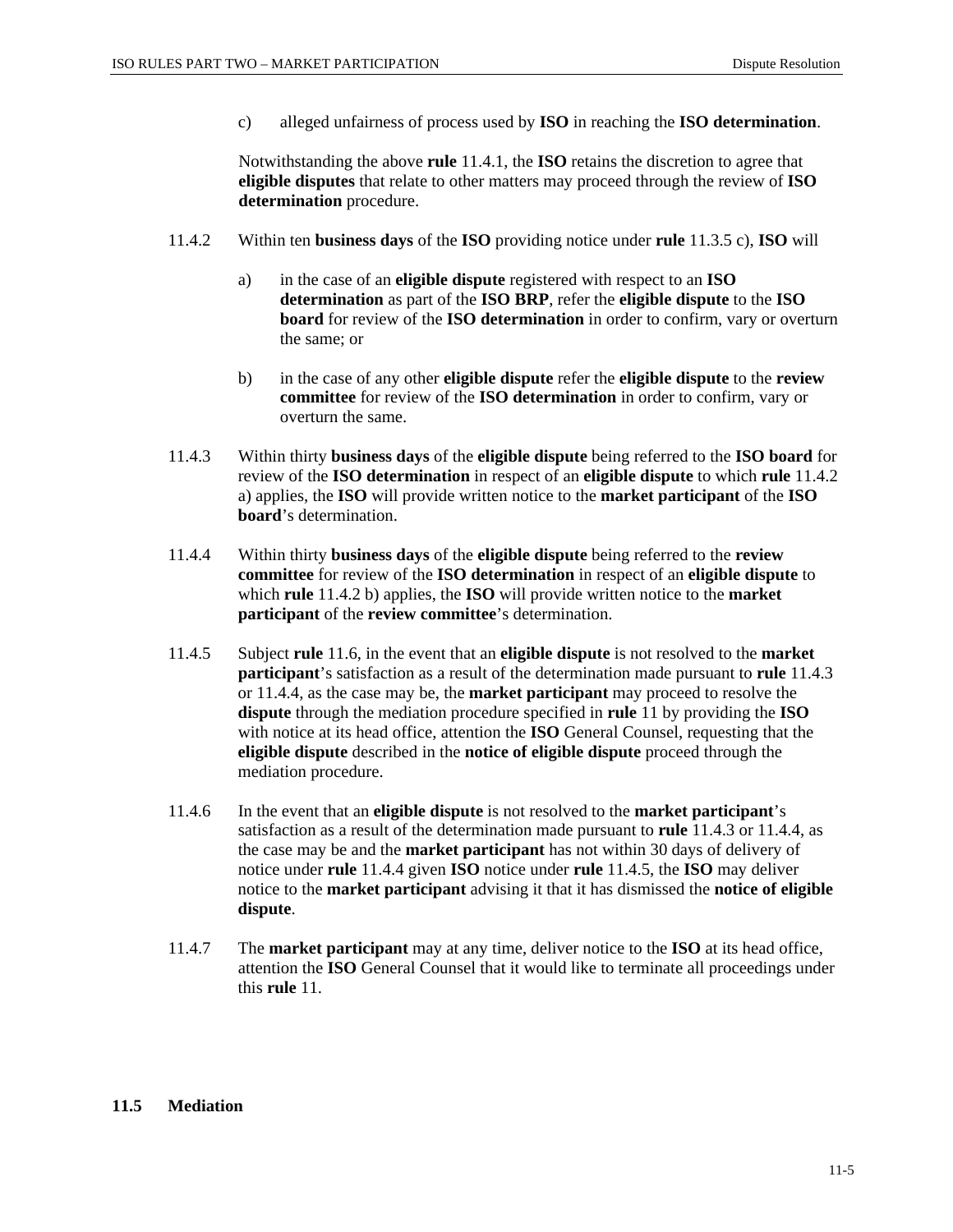- 11.5.1 Within 15 **business days** of receipt of a **notice of eligible dispute** in accordance with **rules** 11.3 or 11.4.6**,** the **mediation oversight committee** shall examine the **eligible dispute** and do one of the following:
	- a) determine that it is appropriate for the **eligible dispute** to proceed through the mediation procedure, provide the **market participant** with notice in that regard, and, if required, request the **market participant** to provide information concerning the **eligible dispute**; or
	- b) determine that it is not appropriate for the **eligible dispute** to proceed through the mediation procedure and should be dismissed and ensure that the **market participant** is provided with notice that the **notice of eligible dispute** is dismissed.
- 11.5.2 In addition to the foregoing **rule** 11.5.1, the **ISO** may require the **market participant** to:
	- a) confirm direction of the **eligible dispute** to the mediation procedure for resolution of the **eligible dispute**;
	- b) executed the **ISO**'s form of mutual confidentiality agreement;
	- c) agree to the form of cost sharing agreement to be signed by the **ISO** and **market participant**; and
	- d) agree to the next steps with regard to the selection of a **mediator**.
- 11.5.3 Subject to the execution of the confidentiality agreement and the mediation cost sharing agreement under **rule** 11.5.2, the **mediation oversight committee** will, within ten business days, provide the **market participant** with a written suggestion of a **mediator**. Within ten **business days** of receiving such suggestion, the **market participant** must either confirm that the **mediator** suggested is acceptable or suggest another **mediator**. The **ISO** and the **market participant** must agree on the **mediator** within thirty **business days** from the date of the **mediation oversight committee**'s suggestion; otherwise the **ISO** may make a determination that the **notice of dispute** be dismissed and provide notice to the **market participant** in this regard.
- 11.5.4 No person shall serve as a **mediator** in an **eligible dispute** in which that mediator has an official, financial or personal interest. In the event that either party subsequently complains about the selection of a **mediator** because of such interest, which was not known at the time of selection, the **mediation oversight committee** will endeavor to appoint another **mediator** acceptable to both the **ISO** and the **market participant**.
- 11.5.5 Subject to the procedures prescribed in **rule** 11.5, a **mediator** may do whatever is reasonably necessary and permitted by law to enable an effective mediation of any matter before the **mediator**.
- 11.5.6 Both the **market participant** and the **ISO** will designate an individual that has the authority to bind each party and to participate in such mediation procedure.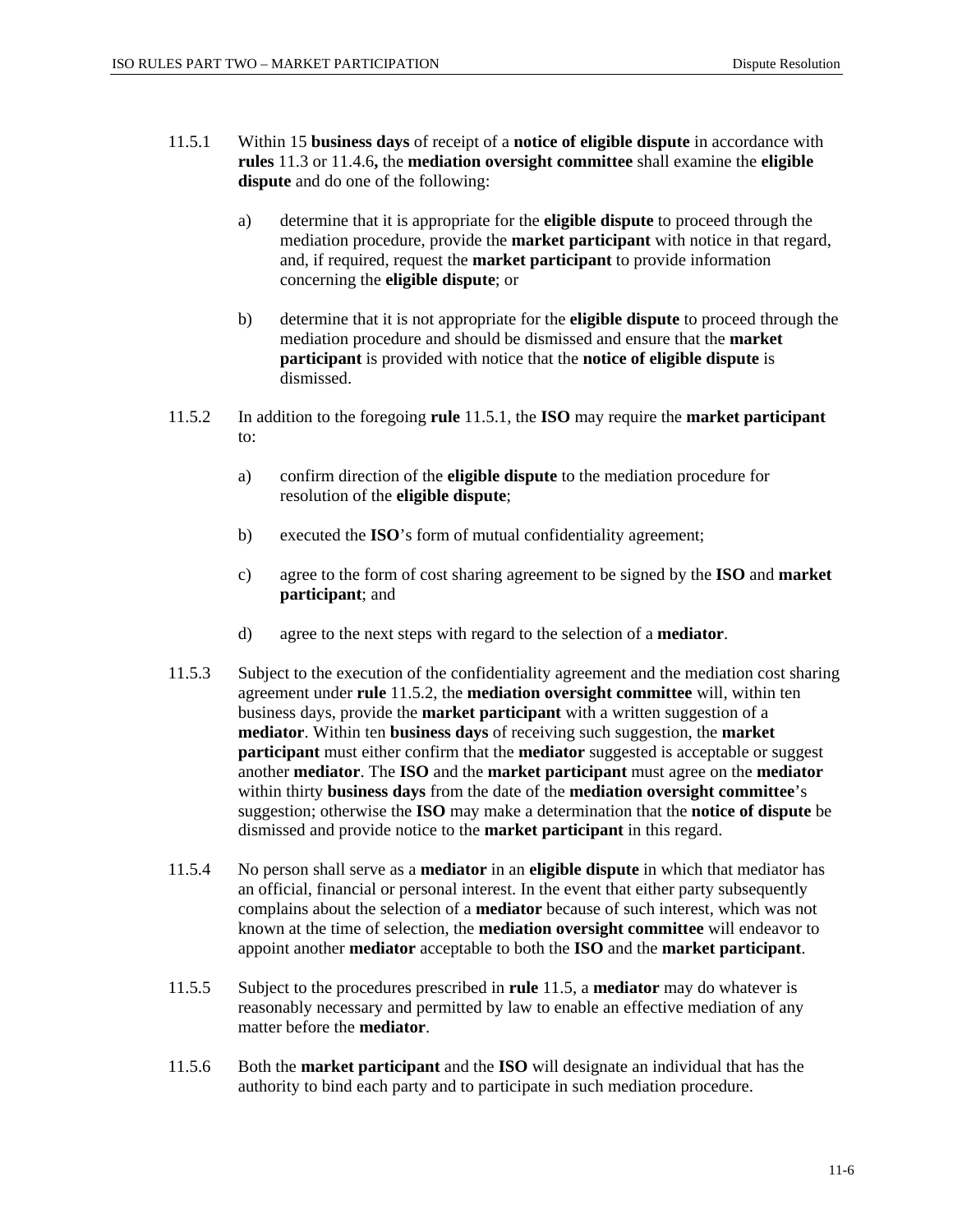- 11.5.7 The **mediator** will, in consultation with the **ISO** and the **market participant,** fix the date(s) and time(s) of each mediation session.
- 11.5.8 Unless otherwise agreed to by the **ISO** and the **market participant**, mediation sessions must be confidential and there will be no stenographic or other record made of any mediation session. The **ISO** and the **market participant** and their representatives may attend mediation sessions. Other persons may attend only with the consent of the **ISO**, the **market participant** and the **mediator** and upon certain conditions including, but not limited to, conditions relating to confidentiality, as the **mediator** determines appropriate.
- 11.5.9 Unless dispensed with by the **mediator**, each of the **ISO** and the **market participant** will, at least five **business days** prior to the first scheduled mediation session, provide the **mediator** and each of the **ISO** and **market participant**, as appropriate, with a written brief setting out its views as to the issues that need to be resolved and its position with respect to the **eligible dispute**. Each of the **ISO** and the **market participant** will also provide the **mediator** with all documentation and information necessary to understand the **eligible dispute**.
- 11.5.10 The **mediator** may conduct joint and separate mediation sessions with the **ISO** and the **market participant**, as the **mediator** may see fit, and may make oral and written recommendations to the **ISO** and the **market participant** for settlement. The **mediator** has no authority to impose a settlement upon the parties but will assist the parties to reach a settlement of the **eligible dispute**.
- 11.5.11 The **mediator** will report to the **mediation oversight committee** from time to time, as requested by the **mediation oversight committee**, on the progress of the mediation procedure.
- 11.5.12 The **mediator** may obtain expert advice concerning technical aspects of the **dispute** provided that the **ISO** and the **market participant** agree and assume any expenses of obtaining such advice.
- 11.5.13 Within twenty **business days** following completion of the mediation sessions or such later date as may be agreed to by **ISO** and the **market participant**, the **mediator** will issue a written report to the **mediation oversight committee** and the parties confirming the outcome of the mediation procedure.
- 11.5.14 If an agreement to resolve the **eligible dispute** is reached through the mediation procedure, it shall be reduced to writing, signed by the **ISO** and the **market participant** and filed with the **mediation oversight committee**.
- 11.5.15 In the event that the **eligible dispute** is not resolved, then within fifteen **business days** of receiving the **mediator**'s report the **mediation oversight committee** may recommend additional solutions to the **mediator** to resolve the **eligible dispute**.
- 11.5.16 In the event that the **market participant** rejects the **mediator**'s report and the additional solutions of the **mediation oversight committee**, the **ISO** may make a determination that the **notice of dispute** be dismissed and will provide notice to the **market participant** in that regard.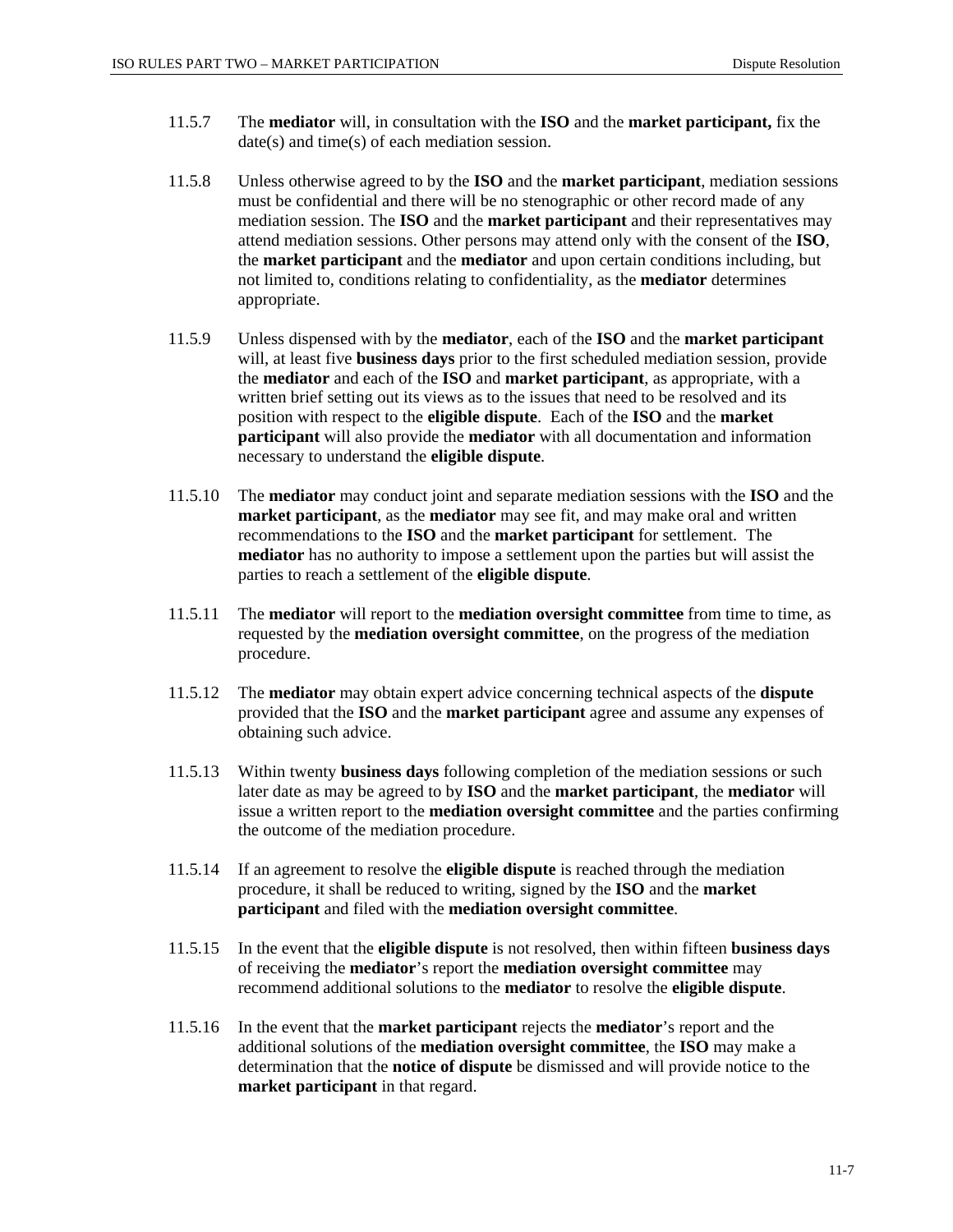- 11.5.17 In the event that the **ISO** rejects the **mediator**'s report, the **ISO** may make a determination that the **notice of dispute** be dismissed and will provide notice to the **market participant** in that regard.
- 11.5.18 The **mediator** may terminate the mediation procedure by written notice of termination whenever, in the judgment of the **mediator**, further efforts at the mediation procedure would not contribute to a resolution of the **eligible dispute** between the parties. The **mediator** shall provide each party with a copy of the written notice of termination and shall also file a copy with the **mediation oversight committee.**
- 11.5.19 The mediation procedure in respect of an **eligible dispute** may be terminated on the written agreement of both the **ISO** and the **market participant**. In such case, the **ISO** and the **market participant** will file with the **mediation oversight committee** a written notice to terminate the mediation procedure.
- 11.5.20 The mediation procedure will be terminated on the earlier of:
	- a) the date of execution by the **ISO** and the **market participant** of the agreement referred to in **rule** 11.5.14;
	- b) the date notice of dismissal is issued by the **ISO** as referred to in rule 11.5.3, 11.5.16 and 11.5.17;
	- b) the date of the notice of termination made pursuant to **rule** 11.5.18 or **rule** 1.5.19; or
	- c) the date that is sixty **business days**, or such longer period as may be agreed to by **ISO** and the **market participant**, from the receipt of the **notice of dispute**.
- 11.5.21 Unless otherwise agreed in any cost sharing agreement signed by the **ISO** and the **market participant** in accordance with rule 11.5.2, the **ISO** and the **market participant** must each bear their own costs of and in connection with the mediation procedure and will share equally the costs and expenses of the **mediator**, any expert advice and any facilities or services utilized for the mediation procedure**.** The costs of participation by the **ISO** will be collected under **ISO fees**.
- 11.5.22 Upon termination of the mediation procedure, the **mediator** shall file with the **mediation oversight committee** an invoice containing an itemized statement of the costs of the mediation, together with all bills and other supporting documentation relating thereto.
- 11.5.23 All information disclosed to the **mediator** by the parties or others in the course of the mediation procedure and identified as confidential will not be divulged by the **mediator**. All documents received or exchanged shall be treated as confidential by the **mediator** and the **mediator** shall not be compelled by any party to divulge such records or to act as a witness in regard to the mediation in any subsequent proceedings of any nature.
- 11.5.24 Unless otherwise agreed, the **ISO** and the **market participant** will maintain the confidentiality of the mediation procedure. The **ISO** and the **market participant** must not rely upon or introduce as evidence in any proceeding of any nature: